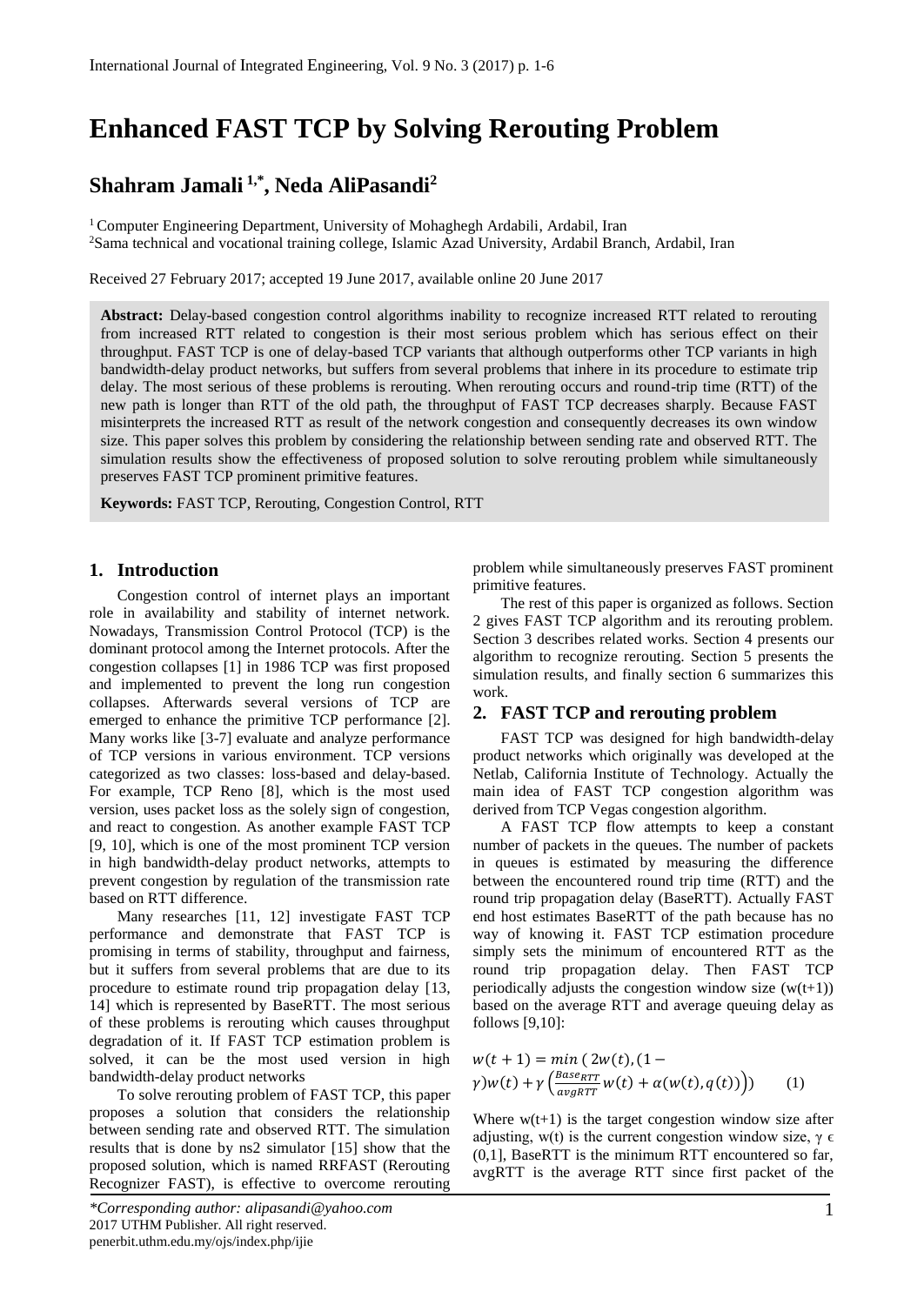session, and  $\alpha$  is a constant, and q(t) is the average endto-end queuing delay.

So in this mechanism, if the estimated number of packets in queues is low, the sending rate is increased, while if the estimated number of packets in queues is high, the sending rate is decreased.

Estimated number of packets in queues is based on encountered RTT, so whatever encountered RTT is longer than the BaseRTT FAST TCP end host guesstimates that the congestion level is high and so decreases sending rate. Similarly if encountered RTT is close to the BaeRTT meaning that the traffic of the network is light. So in this way FAST TCP detects network congestion in the early level of congestion and successfully prevents periodic packet loss that usually happens in loss based congestion control algorithms like TCP Reno.

Many researches investigate FAST TCP performance and demonstrate that FAST TCP is promising in terms of stability, throughput and fairness, But it suffers from several problems that are due to its procedure to estimate BaseRTT. Estimation procedure of BaseRTT is very simple and fails to recognize the true round trip propagation delay when rerouting occurs. Although if the new route has a shorter propagation delay, this does not make any significant problem for FAST TCP because presumably some packets will encounter shorter round trip delay and BaseRTT will be updated. But, if the new route has a longer propagation delay, the FAST TCP end host cannot distinguish whether the growth in the round trip delay is as a result of network congestion or a rerouting has been occurred. Without this knowledge FAST TCP misinterprets the increased RTT as a result of network congestion and consequently decreases its own window size, which makes the throughput of FAST TCP decrease remarkably.

#### **3. Related work**

Several works are proposed to solve rerouting problem of delay-based congestion control algorithms but they have some downsides and limitations. The proposed algorithm in [16] detects rerouting by monitoring of TTL value of two end-hosts. But this strategy does not properly work when the RTT of the new route is longer than that of the old route and concurrently the new route and the old route have equal hop count. Vegas-W which was proposed in [17], attempts to solve rerouting problem in GEO satellite network by assumption that any sharp change in RTT values is as a result of rerouting. For do this, they introduced two new parameters, but finding proper values for those has remained an open problem.

In [18] the authors used a machine-learning technique known as the Experts Framework to estimate the round trip propagation delay. Although they have shown that their proposed algorithm has higher accuracy in estimating the RTT than the standard algorithm used in most TCP implementations, but they do not experiment their proposed algorithm effect on rerouting.

Authors of [9] introduced a new discrete-time link model that fully captures the effect of self-clocking and compared it with the traditional continuous-time model. They also studied stability issue of FAST TCP. A same study was conducted in [19] based on a continuous-time dynamic model of FAST TCP.

The proposed algorithm in [11] use priority to some packets to estimate accurately the round trip propagation delay. This solution maybe improve fairness and reduce queuing variations but do not solve rerouting problem.

Also authors of [20] studied FAST TCP Hopf bifurcation control problem with RED gateway. It analyses stability condition of the congestion control model by using linear stability analysis. These analysis plays an important role in setting guiding system parameters for controlling the FAST TCP and RED model.

Also authors of [12] designed a New TCP Based algorithm on FAST TCP for Datacenter. Their proposed method updates congestion window based on the queuing delay. It maintains a certain queue length at the switch buffer for each flow and keeps the total queue length below the buffer size. Although this method avoids the droptails over switch buffer, but does not consider rerouting problem.

Author of [21] by proposing of two refinement on RTT estimation process try to improve behavior of TCP in wireless local area networks. They implemented the proposed solution in MAC and TCP layers.

#### **4. Proposed solutions**

To overcome the rerouting problem mentioned in section 2, this paper proposes an algorithm which is named RRFAST that cautiously monitors the encountered RTT after decreasing the window size. We know when level of congestion is high, encountered RTT is much longer than the BaseRTT. Hence FAST TCP end host decides on decreasing the window size in the hope that congestion is resolved and encountered RTT becomes close to the BaseRTT. This works well if the increased RTT is due to the network congestion. But if the increased RTT is due to a new longer route, this does not work, and whatever FAST end host decreases its sending rate, the encountered RTT never becomes close to the BaseRTT. To check whether this increased RTT is due to congestion or due to rerouting, RRFAST first decreases its sending rate and then checks the observed RTT, when the reduced sending rate leads to decreased RTT it means that the network faces with congestion otherwise it faces with rerouting. When RRFAST detects rerouting, it resets the BaseRTT. The reset method is the same as used in [22]. The reset method sets BaseRTT to very high value and since then updates it with the minimum of encountered RTT. Fig. 1 shows the flowchart of proposed algorithm.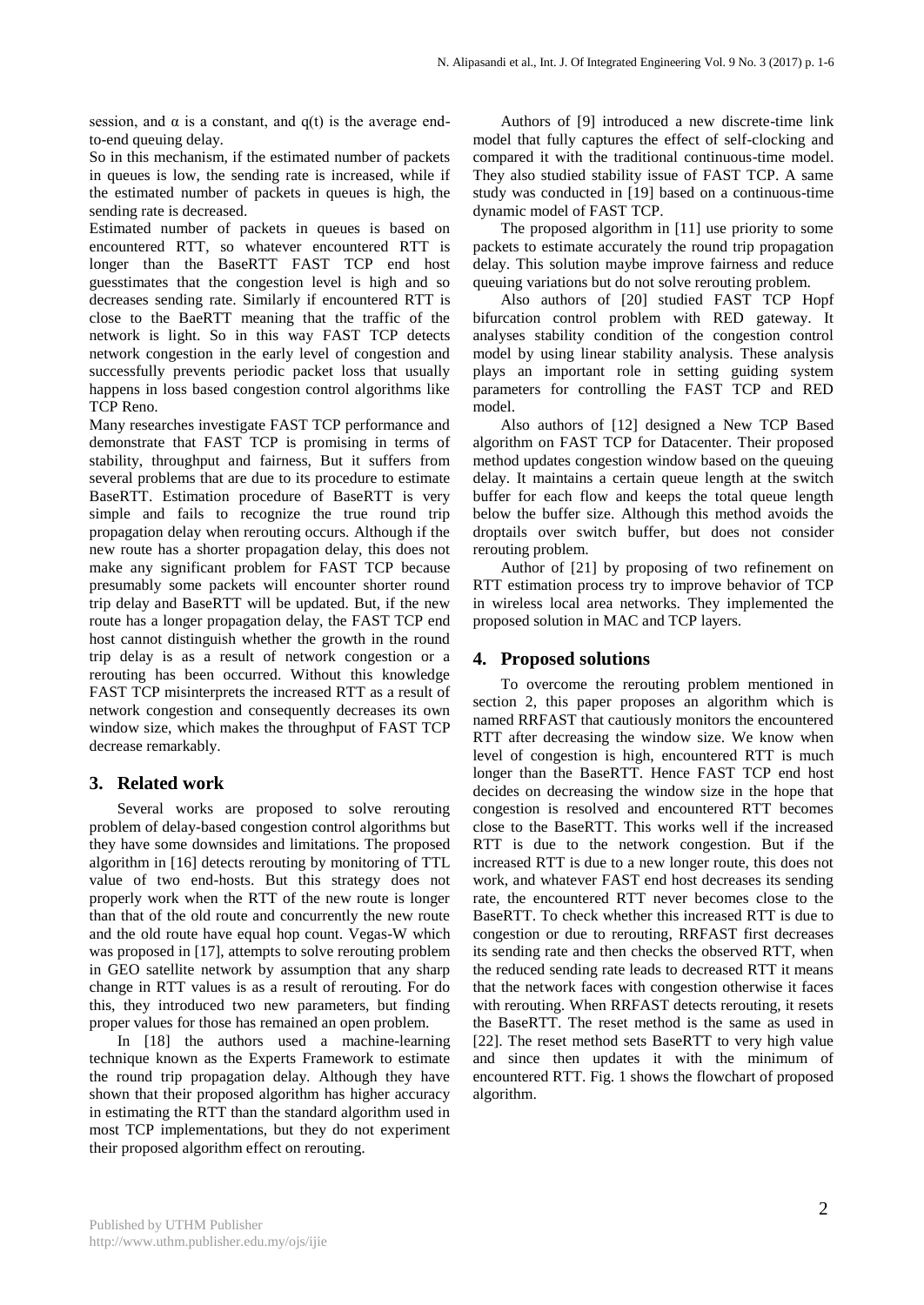

Fig. 1 flowchart of proposed algorithm



Fig. 2 Network simulation topology

The concept of RRFAST is that decreasing the window size is in the hope that the encountered RTT becomes close to the BaseRTT. So if this expectation is not fulfilled, RRFAST gets reduction in the window size had been futile. Hence it distinguishes increased RTT is as a result of a new longer route.

#### **5. Simulation results**

The ns2 simulator is used to evaluate and compare the RRFAST performance with FAST TCP. To evaluate the RRFAST, we implement it by some modifications on FAST TCP module which was developed at NetLAB of Caltech university. Then it is run over the network shown in Fig. 2 and is compared with FAST TCP algorithm in presence of the rerouting. In Fig. 2, Si, Di and Ri represent sender hosts, destinations and routers respectively. Sender Si communicates with destination Di. The bandwidth and propagation delay of each link are labeled on it. The size of data packet is 1 Kbytes, and the size of ACK is 40 bytes. The FIFO service discipline is employed for queue, and queue buffer size is 50 packets, for both original FAAST TCP and RRFAST TCP. We conducted two scenario to compare the proposed algorithm and original algorithm in different situations. It is notable to mention that ten flows are active throughout the simulations, and the results is for one of them as a sample flow.

## **5.1 Scenario 1 to compare behavior of algorithms when new route is longer**

In the first simulated scenario, rerouting occurs at t=30th second. During first 30 second the packets are routed through P1, and then after 30th second the packets are rerouted to the P2 path which propagation delay of it is more than P1 path. Round trip propagation delay of P1 and P2 path are 125ms, 376ms respectively.

As be seen in Fig. 3, which shows the encountered RTT of the sample flow, at 30th second when the packets are rerouted to the new longer path, and the encountered RTT suddenly increases, FAST TCP flow sharply decreases its cwnd because assume that any increases in the encountered RTT is due to congestion. Fig. 4 compares the cwnd of the FAST TCP and RRFAST TCP of the sample flow. As be seen in Fig. 4, RRFAST flow at the beginning decreases the cwnd, but when recognizes rerouting occurrence, resets the BaseRTT a little later and increases cwnd. Fig. 5 shows the BaseRTT of the sample FAST TCP and RRFAST TCP flow.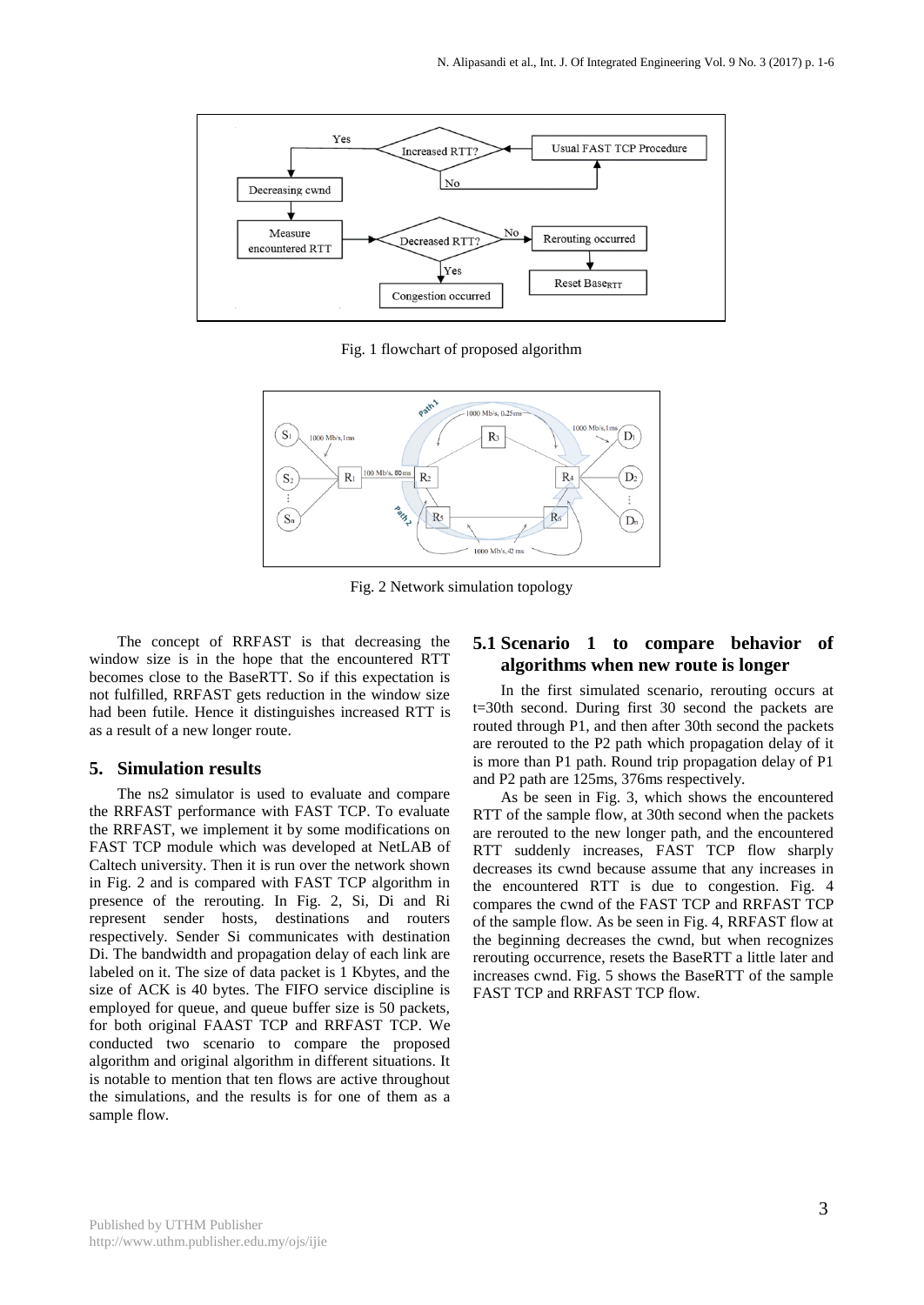

Fig. 3 Comparison of RTT in scenario.



Fig. 3 Comparison of cwnd in scenario 1



Fig. 4 Comparison of BaseRTT in scenario 1

The effect of true BaseRTT on flow throughput and bottleneck utilization is shown in Fig. 6 and Fig.7. As be seen in these figures the proposed algorithm improves throughput and bottleneck utilization.



Fig. 5 Comparison of throughput in scenario 1



Fig. 6 Comparison of bottleneck utilization in scenario 1

# **5.2 Scenario 2 to compare behavior of algorithms when new route is shorter**

This scenario is designed to demonstrate that RRFAST and FAST have same behavior in other situation. We conducted many experiments, but due to space limitation only one of them is presented. In this scenario like scenario 1 rerouting occurs at t=30th second, but the new route has less propagation delay than old route. During first 30 second the packets are routed through P2, and then after 30th second the packets are rerouted to the P1 path.



Fig. 8 Comparison of RTT in scenario 2



Fig. 9 Comparison of cwnd in scenario 2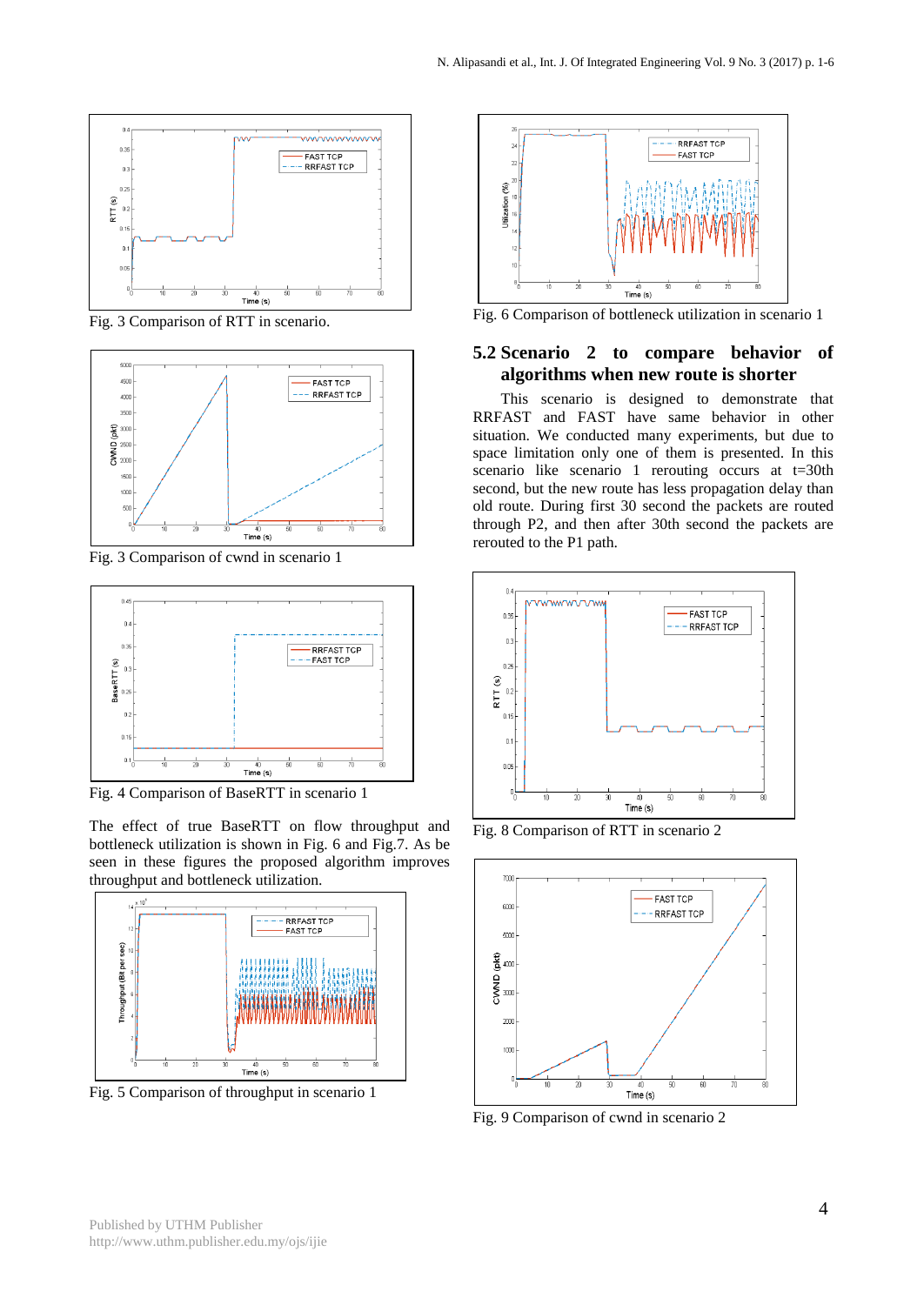

Fig. 10 Comparison of BaseRTT in scenario 2



Fig. 11 Comparison of throughput in scenario 2



Fig. 12 Comparison of bottleneck utilization in scenario 2

As has been noted in other researches, if the new route has a shorter propagation delay, this does not make any significant problem for FAST TCP because presumably some packets will encounter shorter round trip delay and BaseRTT will be updated. The simulation results is in compliance with this issue. The Fig. 8-12 show that encountered RTT, cwnd, BaseRTT, throughput and bottleneck utilization of the proposed and original algorithm in normal situations are same. So the proposed algorithm preserves FAST TCP prominent primitive features and moreover solves rerouting problem.

But although our algorithm solves rerouting problem, the development of an efficient algorithm for more accurate estimates of BaseRTT seems be essential, and this will be our future work.

#### **6. Summary**

This paper proposes a new solution, named RRFAST, to overcome rerouting problem of FAST TCP. The main concept of RRFAST is that decreasing the

window size is in the hope that the encountered RTT becomes close to the BaseRTT. So if this aim is not fulfilled, RRFAST gets reduction in the window size had been futile. Hence it distinguishes increased RTT is as a result of a new longer route. Simulation results show that RRFAST solves FAST throughput degradation problem in the new longer path and achieves high throughput in comparing with FAST. However, the existence of an efficient algorithm for more accurate estimates of BaseRTT seems be essential, and our future work is to develop an algorithm that solves all problems due to inaccurate estimation of BaseRTT.

#### **References**

- [1] Agarwal, A.K. Biofuels (alcohols and biodiesel) applications as fuels for internal combustion engines. *Progress in Energy Combustion science*, Volume 33, (2007), pp. 233-271.
- [2] S. Lar, X. Liao, An initiative for a classified bibliography on TCP/IP congestion control, Journal of Network and Computer Applications, vol. 36, no. 1, pp.126-133, 2013.
- [3] Chaudhary, Pooja, and Sachin Kumar. "A Review of Comparative Analysis of TCP Variants for Congestion Control in Network." International Journal of Computer Applications 160.8 (2017).
- [4] Shinko, Ilir, et al. "Performance analysis of different architectures and TCP congestion-avoidance algorithms using WMN-GA simulation system." Journal of High Speed Networks 23.2 (2017): 163-173.
- [5] Lara-Cueva, Román, et al. "Performance evaluation of the new algorithm of the TCP protocol for a long distance wireless link in the Galapagos Islands." Engineering Summit, II Cumbre Internacional de las Ingenierias (IE-Summit), 2016 IEEE International. IEEE, 2016.
- [6] Nguyen, Truc Anh N., Siddharth Gangadhar, and James PG Sterbenz. "Performance Evaluation of TCP Congestion Control Algorithms in Data Center Networks." CFI. 2016
- [7] T. Lukaseder, et al. "A Comparison of TCP Congestion Control Algorithms in 10G Networks." Local Computer Networks (LCN), 2016 IEEE 41st Conference on. IEEE, 2016.
- [8] MA. Alrshah, M. Othman, B. Ali, Z. Mohd Hanapi, Comparative study of high-speed Linux TCP variants over high-BDP networks, Journal of Network and Computer Applications, vol. 43. pp. 66-75, 2014.
- [9] Wei, David X., et al. "FAST TCP: motivation, architecture, algorithms, performance." IEEE/ACM Transactions on Networking (ToN) 14.6 (2006): 1246-1259.
- [10]Wang, Jiantao, et al. "Modelling and stability of FAST TCP." Wireless communications. Springer New York, 2007. 331-356.
- [11] Xue, Lin, et al. "A study of fairness among heterogeneous TCP variants over 10Gbps high-speed